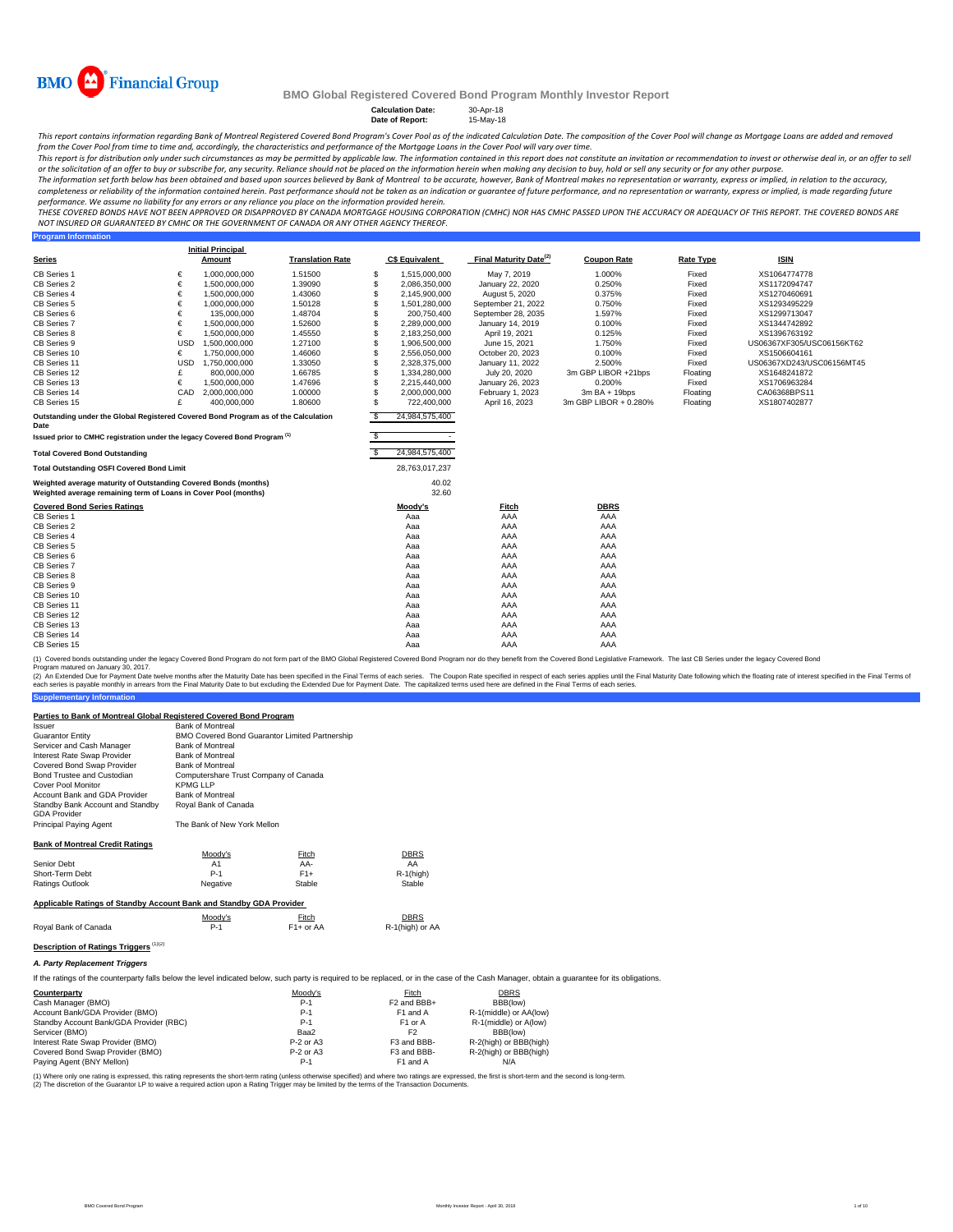

|                                                                                                                                                                                                                                                                                                                                     |                        | <b>Calculation Date:</b>        | 30-Apr-18                                          |                                                                                                                                                                                                                                                                                                                                                                                                                                                                  |
|-------------------------------------------------------------------------------------------------------------------------------------------------------------------------------------------------------------------------------------------------------------------------------------------------------------------------------------|------------------------|---------------------------------|----------------------------------------------------|------------------------------------------------------------------------------------------------------------------------------------------------------------------------------------------------------------------------------------------------------------------------------------------------------------------------------------------------------------------------------------------------------------------------------------------------------------------|
| <b>B. Summary of Specific Rating Trigger Actions</b>                                                                                                                                                                                                                                                                                |                        | Date of Report:                 | 15-May-18                                          |                                                                                                                                                                                                                                                                                                                                                                                                                                                                  |
| I) The following actions are required if the Cash Manager (BMO) undergoes a downgrade below the stipulated rating:                                                                                                                                                                                                                  |                        |                                 |                                                    |                                                                                                                                                                                                                                                                                                                                                                                                                                                                  |
|                                                                                                                                                                                                                                                                                                                                     | Moody's                | Fitch                           | <b>DBRS</b>                                        |                                                                                                                                                                                                                                                                                                                                                                                                                                                                  |
| a) The Servicer will be required to direct amounts received directly<br>into the GDA Account (or Standby GDA Account if applicable)<br>within 2 Canadian business days and the Cash Manager shall<br>immediately remit any funds held at such time for or on behalf of<br>the Guarantor directly into the GDA Account               | $P-1$                  | F1 or A                         | R-1(middle) or AA(low)                             |                                                                                                                                                                                                                                                                                                                                                                                                                                                                  |
| II) The following actions are required if the Servicer (BMO) undergoes a downgrade below the stipulated rating:                                                                                                                                                                                                                     |                        |                                 |                                                    |                                                                                                                                                                                                                                                                                                                                                                                                                                                                  |
|                                                                                                                                                                                                                                                                                                                                     | Moody's                | Fitch                           | <b>DBRS</b>                                        |                                                                                                                                                                                                                                                                                                                                                                                                                                                                  |
| a) The Servicer will be required to direct amounts received to the<br>Cash Manager, or GDA as applicable                                                                                                                                                                                                                            | $P-1$                  | F1 or A                         | R-1(middle) or BBB(low)                            |                                                                                                                                                                                                                                                                                                                                                                                                                                                                  |
| III) The Swap Provider is required to transfer credit support or transfer all of its rights and obligations to a replacement third party, or to obtain a<br>guarantee of its rights and obligations from a third party, if the Swap Provider undergoes a downgrade below the stipulated rating:                                     |                        |                                 |                                                    |                                                                                                                                                                                                                                                                                                                                                                                                                                                                  |
|                                                                                                                                                                                                                                                                                                                                     | $Mody's^{(3)}$         | Fitch                           | <b>DBRS</b>                                        |                                                                                                                                                                                                                                                                                                                                                                                                                                                                  |
| a) Interest Rate Swap Provider<br>b) Covered Bond Swap Provider                                                                                                                                                                                                                                                                     | P-1 or A2<br>P-1 or A2 | F1 and A<br>F1 and A            | R-1(middle) or A (high)<br>R-1(middle) or A (high) |                                                                                                                                                                                                                                                                                                                                                                                                                                                                  |
| IV) The following actions are required if the Issuer (BMO) undergoes a downgrade below the stipulated rating:                                                                                                                                                                                                                       |                        |                                 |                                                    |                                                                                                                                                                                                                                                                                                                                                                                                                                                                  |
| a) Mandatory repayment of the Demand Loan                                                                                                                                                                                                                                                                                           | Moody's<br>N/A         | Fitch<br>F <sub>2</sub> or BBB+ | <b>DBRS</b><br>N/A                                 |                                                                                                                                                                                                                                                                                                                                                                                                                                                                  |
| b) Cashflows will be exchanged under the Covered Bond Swap<br>Agreement (to the extent not already taking place)                                                                                                                                                                                                                    | Baa1                   | BBB+                            | BBB(high)                                          |                                                                                                                                                                                                                                                                                                                                                                                                                                                                  |
| c) Transfer of title to Loans to Guarantor <sup>(4)</sup>                                                                                                                                                                                                                                                                           | A <sub>3</sub>         | BBB-                            | BBB(low)                                           |                                                                                                                                                                                                                                                                                                                                                                                                                                                                  |
| <b>Events of Defaults &amp; Test Compliance</b><br>Asset Coverage Test (C\$ Equivalent of Outstanding<br>Covered Bond < Adjusted Aggregate Asset Amount)                                                                                                                                                                            |                        | Pass                            |                                                    |                                                                                                                                                                                                                                                                                                                                                                                                                                                                  |
| <b>Issuer Event of Default</b><br>Guarantor LP Event of Default                                                                                                                                                                                                                                                                     |                        | No<br>No                        |                                                    |                                                                                                                                                                                                                                                                                                                                                                                                                                                                  |
| (3) If no short term rating exists, then A1<br>jurisdiction over the Seller permitting registered title to the Loans to remain with the Seller until such time as (i) the Loans are to be sold or otherwise disposed of by the Guarantor or the Bond Trustee in the performan<br>Bonds as a result of such deferral.                |                        |                                 |                                                    | (4) The transfer of registered title to the Loans to the Guarantor may be deferred if (A) satisfactory assurances are provided to the Guarantor and the Bond Trustee by The Office of the Superintendent of Financial Institut<br>Transaction Documents, or (ii) the Guarantor or the Bond Trustee is required to take actions to enforce or otherwise deal with the Loans, and (B) each of the Rating Agencies has confirmed that it will not withdraw or downg |
| <b>Pre-Maturity Test</b>                                                                                                                                                                                                                                                                                                            |                        |                                 |                                                    |                                                                                                                                                                                                                                                                                                                                                                                                                                                                  |
| (Applicable to Hard Bullet Covered Bonds)<br><b>Pre-Maturity Required Ratings</b>                                                                                                                                                                                                                                                   | Moody's<br>$P-1$       | Fitch<br>$F1+$                  | DBRS <sup>(1)</sup><br>A(high) or A(low)           |                                                                                                                                                                                                                                                                                                                                                                                                                                                                  |
| Following a breach of the Pre-Maturity test in respect of a Series of Hard Bullet Covered Bonds, and unless the Pre-Maturity Liquidity Ledger is otherwise funded from the other sources, the Partnership<br>shall offer to sell Randomly Selected Loans if Final Maturity Date is within 12 months from the Pre-Maturity Test Date |                        |                                 |                                                    |                                                                                                                                                                                                                                                                                                                                                                                                                                                                  |
| (1) In the case of DBRS, if Final Maturity Date is within six months of the Pre-Maturity Test Date, then A(high), otherwise A(low).                                                                                                                                                                                                 |                        |                                 |                                                    |                                                                                                                                                                                                                                                                                                                                                                                                                                                                  |

Are the ratings of the Issuer below the Reserve Fund Required Amount Ratings? No

If the ratings of the Issuer fall below the Reserve Fund Required Amount Ratings, then the Guarantor shall credit or cause to be credited to the Reserve Fund funds up to an amount equal to the Reserve Fund Required Amount.

Reserve Fund Required Amount: Nil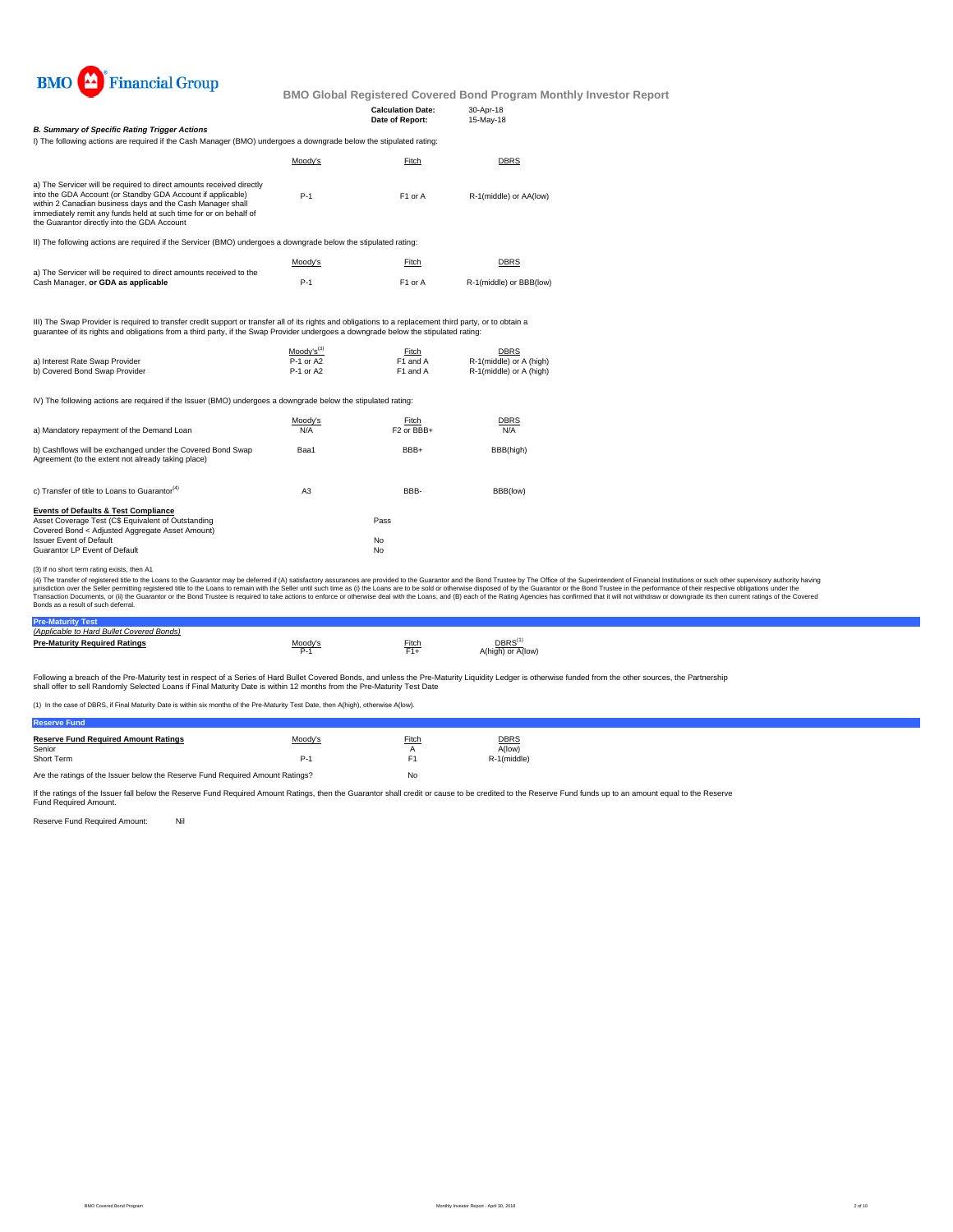

|                                                                                                                                                                                                                              | <b>Calculation Date:</b><br>Date of Report: | 30-Apr-18<br>15-May-18                          |        |                |                |  |  |
|------------------------------------------------------------------------------------------------------------------------------------------------------------------------------------------------------------------------------|---------------------------------------------|-------------------------------------------------|--------|----------------|----------------|--|--|
| <b>Asset Coverage Test</b>                                                                                                                                                                                                   |                                             |                                                 |        |                |                |  |  |
| C\$ Equivalent of Outstanding Covered Bonds                                                                                                                                                                                  | 24,984,575,400                              |                                                 |        |                |                |  |  |
| $A^{(1)}$ = Lesser of (i) Sum of LTV adjusted outstanding principal balance and (ii) Sum of<br>Asset percentage adjusted outstanding principal balance                                                                       | 27,830,902,711                              |                                                 | A (i)  |                | 30,416,287,116 |  |  |
| B = Principal receipts not applied                                                                                                                                                                                           | ٠                                           |                                                 | A (ii) |                | 27,830,902,711 |  |  |
| $C =$ Cash capital contributions<br>$D =$ Substitution assets<br>$E =$ (i) Reserve fund balance<br>(ii) Pre - Maturity liquidity ledger balance<br>$F = Neqative$ carry factor calculation<br>Total: $A + B + C + D + E - F$ | $\sim$<br>$\sim$<br>27,830,902,711          | Asset Percentage<br>Maximum Asset<br>Percentage |        | 91.5%<br>95.0% |                |  |  |
| <b>Asset Coverage Test Pass/Fail</b>                                                                                                                                                                                         | Pass                                        |                                                 |        |                |                |  |  |
| <b>Regulatory OC Minimum</b>                                                                                                                                                                                                 | 103%                                        |                                                 |        |                |                |  |  |
| Level of Overcollateralization <sup>(2)</sup>                                                                                                                                                                                | 109%                                        |                                                 |        |                |                |  |  |

(1) Market Value as determined by adjusting, not less than quarterly, the Original Market Value utilizing the Indexation Methodology (see Appendix for details) for subsequent price developments.

(2) Per Section 4.3.8 of the CMHC Guide, (A) the lesser of (i) the total amount of cover pool collateral and (ii) the amount of cover pool collateral required to collateralize the covered bonds outstanding and ensure the A

| <b>Valuation Calculation</b>                                                                                                                                                                                                   |                |        |                |  |
|--------------------------------------------------------------------------------------------------------------------------------------------------------------------------------------------------------------------------------|----------------|--------|----------------|--|
| <b>Trading Value of Covered Bonds</b>                                                                                                                                                                                          | 24.901.730.845 |        |                |  |
| $A =$ Lesser of i) Present value of outstanding loan balance of Performing Eligible Loans <sup>(1)</sup><br>and ii) 80% of Market Value <sup>(2)</sup> of properties securing Performing Eligible Loans, net of<br>adjustments | 30.228.681.460 | A (i)  | 30.228.681.460 |  |
| $B =$ Principal receipts up to calculation date not otherwise applied                                                                                                                                                          |                | A (ii) | 54,809,895,006 |  |
| $C =$ Cash capital contributions                                                                                                                                                                                               |                |        |                |  |
| D = Trading Value of any Substitute Assets                                                                                                                                                                                     |                |        |                |  |
| $E =$ (i) Reserve Fund Balance, if applicable                                                                                                                                                                                  |                |        |                |  |
| (ii) Pre - Maturity liquidity ledger balance                                                                                                                                                                                   |                |        |                |  |
| F = Trading Value of Swap Collateral                                                                                                                                                                                           |                |        |                |  |
| Total: $A + B + C + D + E + F$                                                                                                                                                                                                 | 30.228.681.460 |        |                |  |

(1) Present value of expected future cash flows of Loans using current market interest rates offered to BMO clients. The effective weighted average rate used for discounting is 3.16%.<br>(2) Market Value as determined by adju

| <b>Intercompany Loan Balance</b>              |                                  |                                                        |
|-----------------------------------------------|----------------------------------|--------------------------------------------------------|
| Guarantee Loan<br>Demand Loan<br><b>Total</b> |                                  | 27,332,559,672<br>s<br>3,085,689,583<br>30,418,249,255 |
| <b>Cover Pool Losses</b>                      |                                  |                                                        |
| Period end                                    | <b>Write Off Amounts</b>         | <b>Loss Percentage (Annualized)</b>                    |
| April 30, 2018                                | \$279,023                        | $0.00\%$                                               |
| <b>Cover Pool Flow of Funds</b>               |                                  |                                                        |
|                                               | <b>Current Month</b>             | Previous Month                                         |
| Cash Inflows *                                |                                  |                                                        |
| Principal receipts                            | 401,736,072                      | 347,754,828                                            |
| Proceeds for sale of Loans                    |                                  |                                                        |
| <b>Revenue Receipts</b>                       | 71,996,743                       | 59,371,574                                             |
| Swap Receipts                                 | 6,070,993                        | 7,835,455                                              |
| Cash Capital Contribution                     |                                  |                                                        |
| Advances of Intercompany Loans                |                                  | 2,773,000,000                                          |
| Guarantee Fee                                 |                                  | ٠                                                      |
| <b>Cash Outflows</b>                          |                                  |                                                        |
| Swap Payment                                  |                                  |                                                        |
| Intercompany Loan interest                    | (44, 667, 597)                   | (38,969,525)                                           |
| Intercompany Loan principal                   | $(401, 736, 072)$ <sup>(1)</sup> | (347, 754, 828)                                        |
| Intercompany Loan repayment                   |                                  |                                                        |
| Mortgage Top-up Settlement                    |                                  | (2,772,224,350)                                        |
| Misc Partnership Expenses                     | (138)                            | (19, 118)                                              |
| Profit Distribution to Partners               |                                  |                                                        |
| Net inflows/(outflows)                        | 33,400,001                       | 28,994,037                                             |

### $<sup>(1)</sup>$  Includes cash settlement of \$401,736,072.00 to occur on May 16, 2018.</sup>

| <b>Cover Pool - Summary Statistics</b>       |                         |                |  |
|----------------------------------------------|-------------------------|----------------|--|
| Asset Type                                   | Mortgages               |                |  |
| Previous Month Ending Balance                | 30.820.144.989          |                |  |
| Aggregate Outstanding Balance                | \$<br>30.446.377.291    |                |  |
| Number of Loans                              | 115.632                 |                |  |
| Average Loan Size                            | \$<br>263.304           |                |  |
| Number of Primary Borrowers                  | 114.133                 |                |  |
| Number of Properties                         | 115.632                 |                |  |
|                                              | Original <sup>(1)</sup> | Indexed $(2)$  |  |
| Weighted Average Current Loan to Value (LTV) | 62.25%                  | 52.99%         |  |
| Weighted Average Authorized LTV              | 69.43%                  | 58.46%         |  |
| Weighted Average Original LTV                | 69.43%                  |                |  |
| Weighted Average Seasoning                   |                         | 19.28 (Months) |  |
| Weighted Average Coupon                      | 2.70%                   |                |  |
| Weighted Average Original Term               |                         | 51.88 (Months) |  |
| Weighted Average Remaining Term              |                         | 32.60 (Months) |  |
| <b>Substitution Assets</b>                   | Nil                     |                |  |

(1) Value as most recently determined or assessed in accordance with the underwriting policies (whether upon origination or renewal of the Eligible Loan or subsequently thereto).

Value as incorrection documents of documents in the children as the children of the United States of the Indexation Methodology (see Appendix for details) for subsequent price developments.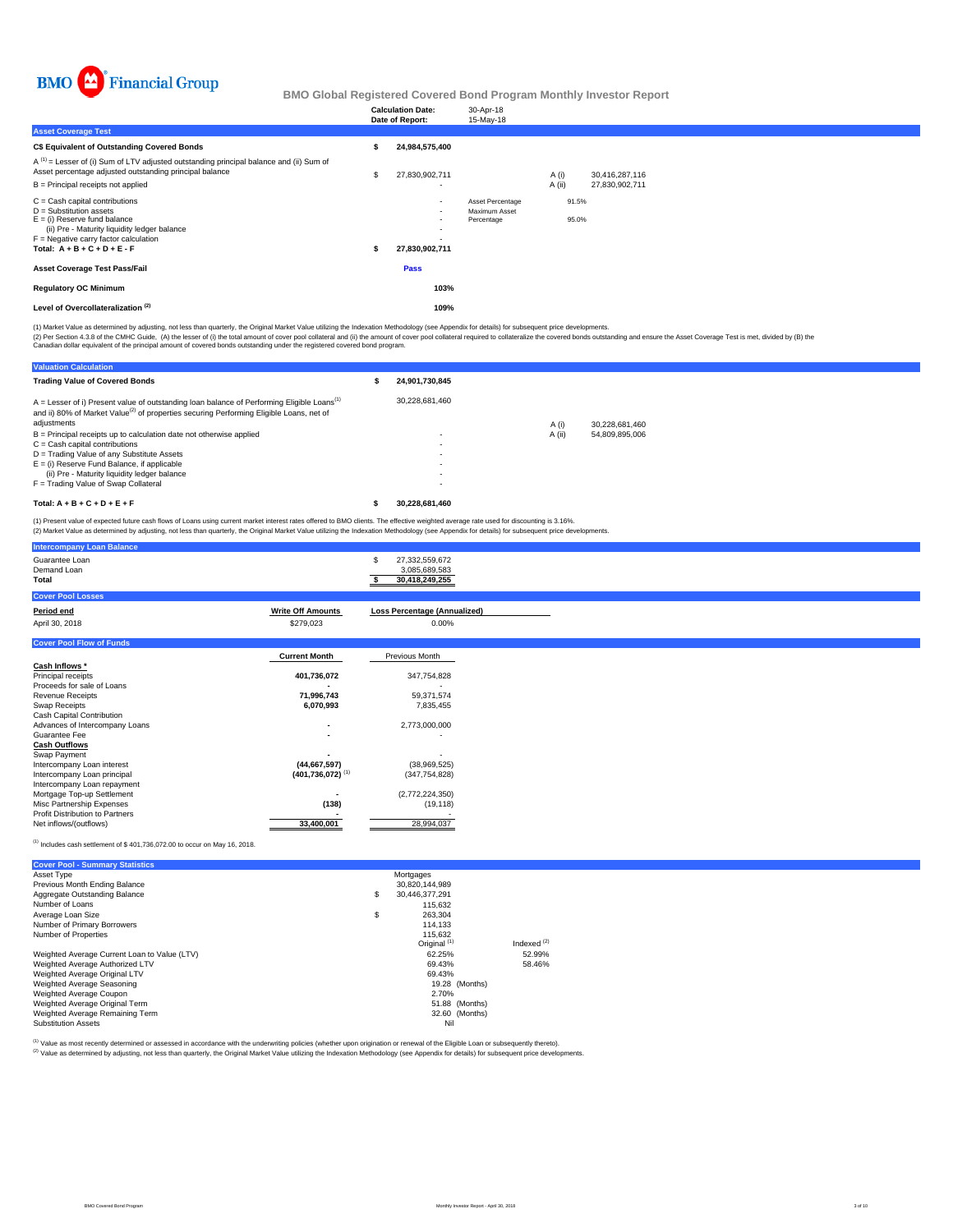

## **Calculation Date:** 30-Apr-18 **BMO Global Registered Covered Bond Program Monthly Investor Report**

|                                              | Date of Report: | 15-May-18  |                          |            |
|----------------------------------------------|-----------------|------------|--------------------------|------------|
| <b>Cover Pool - Delinguency Distribution</b> |                 |            |                          |            |
| Aging Summarv                                | Number of Loans | Percentage | <b>Principal Balance</b> | Percentage |
| Current and less than 30 days past due       | 115.262         | 99.68      | 30.362.956.559           | 99.73      |
| 30 - 59 days past due                        | 36              | 0.03       | 8.351.231                | 0.03       |
| 60 - 89 days past due                        | 166             | 0.14       | 44.979.326               | 0.15       |
| 90 or more days past due                     | 168             | 0.15       | 30.090.175               | 0.10       |
| <b>Grand Total</b>                           | 115.632         | 100.00     | 30.446.377.291           | 100.00     |
|                                              |                 |            |                          |            |

**Cover Pool - Provincial Distribution**

| Province                        | Number of Loans | Percentage | <b>Principal Balance</b> |                | Percentage |
|---------------------------------|-----------------|------------|--------------------------|----------------|------------|
| Alberta                         | 13,862          | 11.99      | \$.                      | 3.460.757.579  | 11.37      |
| <b>British Columbia</b>         | 17.136          | 14.82      | ъ                        | 5.920.064.792  | 19.44      |
| Manitoba                        | 1,582           | 1.37       |                          | 282.701.722    | 0.93       |
| <b>New Brunswick</b>            | 1,863           | 1.61       |                          | 239.848.058    | 0.79       |
| Newfoundland                    | 3,152           | 2.73       |                          | 518.404.557    | 1.70       |
| Northwest Territories & Nunavut | 115             | 0.10       |                          | 23.886.398     | 0.08       |
| Nova Scotia                     | 3.477           | 3.01       |                          | 606.107.554    | 1.99       |
| Ontario                         | 51.967          | 44.94      |                          | 14.991.103.211 | 49.24      |
| Prince Edward Island            | 576             | 0.50       |                          | 81.480.511     | 0.27       |
| Quebec                          | 19,503          | 16.87      |                          | 3.840.754.253  | 12.61      |
| Saskatchewan                    | 2,286           | 1.98       |                          | 458.093.051    | 1.50       |
| <b>Yukon Territories</b>        | 113             | 0.10       |                          | 23.175.604     | 0.08       |
| <b>Grand Total</b>              | 115,632         | 100.00     |                          | 30,446,377,291 | 100.00     |

| <b>Cover Pool - Credit Score Distribution</b> |                        |            |                          |                |            |
|-----------------------------------------------|------------------------|------------|--------------------------|----------------|------------|
| Credit Score <sup>(1)</sup>                   | <b>Number of Loans</b> | Percentage | <b>Principal Balance</b> |                | Percentage |
| Score Unavailable                             | 923                    | 0.80       |                          | 187.940.222    | 0.62       |
| Less than 600                                 | 1.923                  | 1.66       |                          | 406.427.419    | 1.33       |
| $600 - 650$                                   | 3.733                  | 3.23       |                          | 921.530.583    | 3.03       |
| $651 - 700$                                   | 9.485                  | 8.20       |                          | 2.520.573.830  | 8.28       |
| 701 - 750                                     | 17.159                 | 14.84      |                          | 4.807.139.761  | 15.79      |
| 751 - 800                                     | 22.046                 | 19.07      |                          | 6.371.812.652  | 20.93      |
| 801 and Above                                 | 60.363                 | 52.20      |                          | 15.230.952.824 | 50.03      |
| <b>Grand Total</b>                            | 115.632                | 100.00     |                          | 30.446.377.291 | 100.00     |

(1) As of August 31, 2017, the bank changed its primary credit scoring model from Beacon 4 to Beacon 9 score. As a result of this change, the credit bureau scores in the table are not comparable to periods prior to August

| <b>Cover Pool - Rate Type Distribution</b>                                                                                                           |                                                       |                                        |                                                                               |                                        |
|------------------------------------------------------------------------------------------------------------------------------------------------------|-------------------------------------------------------|----------------------------------------|-------------------------------------------------------------------------------|----------------------------------------|
| <b>Rate Type</b><br>Fixed<br>Variable<br><b>Grand Total</b>                                                                                          | <b>Number of Loans</b><br>92,626<br>23,006<br>115,632 | Percentage<br>80.10<br>19.90<br>100.00 | <b>Principal Balance</b><br>23.828.638.710<br>6.617.738.581<br>30.446.377.291 | Percentage<br>78.26<br>21.74<br>100.00 |
| <b>Cover Pool - Mortgage Asset Type Distribution</b><br><b>Mortgage Asset Type</b><br><b>Conventional Amortizing Mortgages</b><br><b>Grand Total</b> | <b>Number of Loans</b><br>115,632<br>115.632          | Percentage<br>100.00<br>100.00         | <b>Principal Balance</b><br>30.446.377.291<br>30,446,377,291                  | Percentage<br>100.00<br>100.00         |
| <b>Cover Pool - Occupancy Type Distribution</b>                                                                                                      |                                                       |                                        |                                                                               |                                        |
| <b>Occupancy Type</b>                                                                                                                                | <b>Number of Loans</b>                                | Percentage                             | <b>Principal Balance</b>                                                      | Percentage                             |

| Occupancy Type     | <b>Number of Loans</b> | Percentage | <b>Principal Balance</b> | Percentage |
|--------------------|------------------------|------------|--------------------------|------------|
| Owner Occupied     | 89,320                 | 77.25      | 24.736.133.018           | 81.24      |
| Non-Owner Occupied | 26.312                 | 22.75      | 710.244.273              | 18.76      |
| <b>Grand Total</b> | 115.632                | 100.00     | 30.446.377.291           | 100.00     |
|                    |                        |            |                          |            |

| <b>Cover Pool - Mortgage Rate Distribution</b> |                        |            |   |                          |            |
|------------------------------------------------|------------------------|------------|---|--------------------------|------------|
| Mortgage Rate (%)                              | <b>Number of Loans</b> | Percentage |   | <b>Principal Balance</b> | Percentage |
| Less than 1.00                                 | 15                     | 0.01       |   | 3.449.400                | 0.01       |
| $1.00 - 3.99$                                  | 113.458                | 98.12      |   | 30.030.178.376           | 98.63      |
| $4.00 - 4.49$                                  | 952                    | 0.82       |   | 181,508,192              | 0.60       |
| $4.50 - 4.99$                                  | 887                    | 0.77       | ж | 181.818.447              | 0.60       |
| $5.00 - 5.49$                                  | 11                     | 0.01       |   | 2.155.789                | 0.01       |
| $5.50 - 5.99$                                  | 3                      | 0.00       |   | 430,383                  | 0.00       |
| $6.00 - 6.49$                                  |                        | 0.00       |   | 576.100                  | 0.00       |
| $6.50 - 6.99$                                  | 171                    | 0.15       |   | 25.832.509               | 0.08       |
| $7.00 - 7.49$                                  | 131                    | 0.11       |   | 20.428.095               | 0.07       |
| $7.50 - 7.99$                                  | $\sim$                 | $\sim$     |   |                          |            |
| 8.00 and Above                                 |                        | ۰          |   |                          |            |
| <b>Grand Total</b>                             | 115,632                | 100.00     |   | 30,446,377,291           | 100.00     |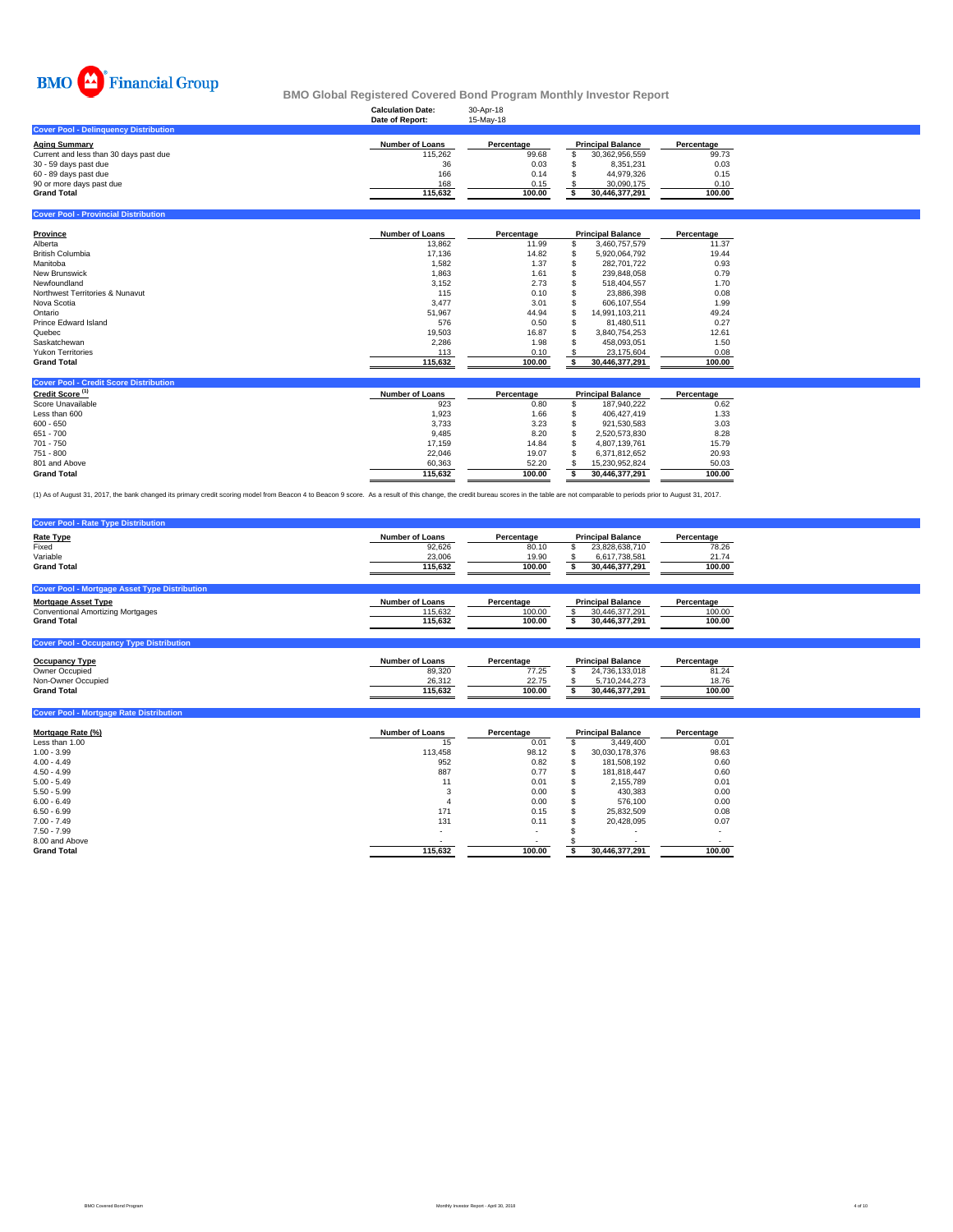

## **Calculation Date:** 30-Apr-18 **BMO Global Registered Covered Bond Program Monthly Investor Report**

|                                           | Date of Report:        | 15-May-18  |                          |            |
|-------------------------------------------|------------------------|------------|--------------------------|------------|
| Cover Pool - Indexed LTV Distribution (1) |                        |            |                          |            |
| Indexed LTV (%)                           | <b>Number of Loans</b> | Percentage | <b>Principal Balance</b> | Percentage |
| 20.00 and Below                           | 11,908                 | 10.30      | 1,051,630,897            | 3.45       |
| $20.01 - 25.00$                           | 4.597                  | 3.98       | 756.403.747              | 2.48       |
| 25.01 - 30.00                             | 5,491                  | 4.75       | 1,156,314,822            | 3.80       |
| $30.01 - 35.00$                           | 6,885                  | 5.95       | 1,801,350,048            | 5.92       |
| $35.01 - 40.00$                           | 8,673                  | 7.50       | 2.349.689.126            | 7.72       |
| $40.01 - 45.00$                           | 9.817                  | 8.49       | 2.670.883.036            | 8.77       |
| $45.01 - 50.00$                           | 11,134                 | 9.63       | 2.993.181.371            | 9.83       |
| $50.01 - 55.00$                           | 10,500                 | 9.08       | 3,070,946,701            | 10.09      |
| $55.01 - 60.00$                           | 10,298                 | 8.91       | 2,964,614,753            | 9.74       |
| $60.01 - 65.00$                           | 9,411                  | 8.14       | 2.826.044.379            | 9.28       |
| 65.01 - 70.00                             | 9.712                  | 8.40       | 2.984.817.655            | 9.80       |
| 70.01 - 75.00                             | 9,035                  | 7.81       | 2,982,719,150            | 9.80       |
| 75.01 - 80.00                             | 8,171                  | 7.07       | 2,837,781,605            | 9.32       |
| 80.01 and Above                           |                        |            |                          |            |
| <b>Grand Total</b>                        | 115,632                | 100.00     | 30.446.377.291           | 100.00     |

<sup>(1)</sup> Value as determined by adjusting, not less than quarterly, the Original Market Value utilizing the Indexation Methodology (see Appendix for details) for subsequent price developments.

| <b>Cover Pool - Remaining Term Distribution</b> |                        |            |   |                          |            |
|-------------------------------------------------|------------------------|------------|---|--------------------------|------------|
| <b>Months to Maturity</b>                       | <b>Number of Loans</b> | Percentage |   | <b>Principal Balance</b> | Percentage |
| Less than 12                                    | 16,665                 | 14.41      | S | 4.428.842.331            | 14.55      |
| $12 - 17$                                       | 11.512                 | 9.96       | S | 2.995.668.856            | 9.84       |
| $18 - 24$                                       | 12,537                 | 10.84      | S | 3.031.663.939            | 9.96       |
| $25 - 30$                                       | 12,555                 | 10.86      | S | 3.160.747.170            | 10.38      |
| $31 - 36$                                       | 10,936                 | 9.46       |   | 2,683,834,529            | 8.81       |
| $37 - 42$                                       | 12.499                 | 10.81      |   | 3.171.107.760            | 10.42      |
| $43 - 48$                                       | 13.979                 | 12.09      | S | 3.629.096.839            | 11.92      |
| $49 - 54$                                       | 17.527                 | 15.16      | S | 5.213.695.150            | 17.12      |
| $55 - 60$                                       | 7.177                  | 6.21       |   | 2.079.119.432            | 6.83       |
| $61 - 63$                                       | 21                     | 0.02       |   | 4.294.347                | 0.01       |
| 72 and Above                                    | 224                    | 0.19       |   | 48,306,938               | 0.16       |
| <b>Grand Total</b>                              | 115,632                | 100.00     |   | 30,446,377,291           | 100.00     |

| <b>Remaining Principal Balance (C\$)</b> | <b>Number of Loans</b> | Percentage |    | <b>Principal Balance</b> | Percentage |
|------------------------------------------|------------------------|------------|----|--------------------------|------------|
| 99,999 and Below                         | 19,630                 | 16.98      |    | 1,231,730,663            | 4.05       |
| 100.000 - 199.999                        | 34,945                 | 30.22      |    | 5,278,085,503            | 17.34      |
| 200.000 - 299.999                        | 26,944                 | 23.30      | ж  | 6.628.672.591            | 21.77      |
| 300.000 - 399.999                        | 14,629                 | 12.65      | ъ  | 5.048.438.274            | 16.58      |
| 400.000 - 499.999                        | 7,972                  | 6.89       |    | 3,555,091,026            | 11.68      |
| 500.000 - 599.999                        | 4,360                  | 3.77       | ъ  | 2,375,985,223            | 7.80       |
| 600.000 - 699.999                        | 2.454                  | 2.12       | ъ  | 1.586.443.005            | 5.21       |
| 700.000 - 799.999                        | 1,423                  | 1.23       | ъ  | 1,063,256,998            | 3.49       |
| 800,000 - 899,999                        | 898                    | 0.78       | ъ  | 762.377.801              | 2.50       |
| 900.000 - 999.999                        | 720                    | 0.62       | S. | 683.810.112              | 2.25       |
| 1.000.000 - 1.499.999                    | 1,288                  | 1.11       | \$ | 1.544.696.017            | 5.07       |
| 1.500.000 - 2.000.000                    | 278                    | 0.24       |    | 474.168.096              | 1.56       |
| 2,000,000 - 3,000,000                    | 91                     | 0.08       |    | 213.621.982              | 0.70       |
| 3,000,000 and Above                      |                        | $\sim$     |    |                          | . .        |
|                                          | 115,632                | 100.00     |    | 30,446,377,291           | 100.00     |

| <b>Property Type</b> | <b>Number of Loans</b> | Percentage | <b>Principal Balance</b> | Percentage |
|----------------------|------------------------|------------|--------------------------|------------|
| Condominium          | 23.954                 | 20.72      | 4.834.811.929            | 15.88      |
| Multi-Residential    | 5.765                  | 4.99       | 1.431.719.038            | 4.70       |
| Single Family        | 77.404                 | 66.94      | 21.978.887.133           | 72.19      |
| Townhouse            | 8,509                  | 7.36       | 2.200.959.191            | 7.23       |
| <b>Grand Total</b>   | 115.632                | 100.00     | 30.446.377.291           | 100.00     |

*Note: Percentages and totals in the above tables may not add exactly due to rounding.*

**Coverty Type Distribution** 

## **Cover Pool - Indexed LTV and Delinquency Distribution by Provine**

|          |                 | <b>Aging Summary</b> |                                                     |  |                           |                           |           |  |                             |    |               |  |  |  |  |
|----------|-----------------|----------------------|-----------------------------------------------------|--|---------------------------|---------------------------|-----------|--|-----------------------------|----|---------------|--|--|--|--|
| Province | Indexed LTV (%) |                      | <b>Current and</b><br>less than 30<br>days past due |  | 30 to 59<br>days past due | 60 to 89<br>days past due |           |  | 90 or more<br>days past due |    | Total         |  |  |  |  |
| Alberta  | 20.00 and Below |                      | 71.535.752                                          |  |                           |                           |           |  | 81,629                      | S. | 71,617,381    |  |  |  |  |
|          | $20.01 - 25$    |                      | 50.997.938                                          |  | 103.909                   |                           |           |  |                             |    | 51,101,847    |  |  |  |  |
|          | $25.01 - 30$    |                      | 72.600.334                                          |  |                           |                           |           |  |                             |    | 72,600,334    |  |  |  |  |
|          | $30.01 - 35$    |                      | 106.745.370                                         |  | 197.567                   |                           |           |  |                             |    | 106.942.937   |  |  |  |  |
|          | $35.01 - 40$    |                      | 131.017.120                                         |  |                           |                           | 569.316   |  |                             |    | 131.586.436   |  |  |  |  |
|          | $40.01 - 45$    |                      | 170.980.543                                         |  |                           |                           | 2.034.384 |  | 211,977                     |    | 173,226,904   |  |  |  |  |
|          | $45.01 - 50$    |                      | 226.008.962                                         |  | 110.336                   |                           | 240.995   |  |                             |    | 226.360.293   |  |  |  |  |
|          | $50.01 - 55$    |                      | 294,560,840                                         |  | 177,599                   |                           |           |  | 796,221                     |    | 295,534,660   |  |  |  |  |
|          | $55.01 - 60$    |                      | 382.157.417                                         |  | 207,838                   |                           | 1,123,260 |  |                             |    | 383,488,514   |  |  |  |  |
|          | $60.01 - 65$    |                      | 425.262.002                                         |  |                           |                           | 677.180   |  | 780.446                     |    | 426.719.628   |  |  |  |  |
|          | $65.01 - 70$    |                      | 371.986.539                                         |  |                           |                           | 611.812   |  | 546,075                     |    | 373,144,427   |  |  |  |  |
|          | $70.01 - 75$    |                      | 526.237.634                                         |  |                           |                           | 1.037.781 |  | 357,704                     |    | 527,633,118   |  |  |  |  |
|          | $75.01 - 80$    |                      | 620.352.469                                         |  |                           | ă.                        | 448,630   |  |                             |    | 620.801.100   |  |  |  |  |
|          | 80.01 and Above |                      |                                                     |  |                           |                           |           |  |                             |    |               |  |  |  |  |
|          |                 |                      | 3,450,442,920                                       |  | 797,249                   |                           | 6,743,359 |  | 2.774.052                   |    | 3,460,757,579 |  |  |  |  |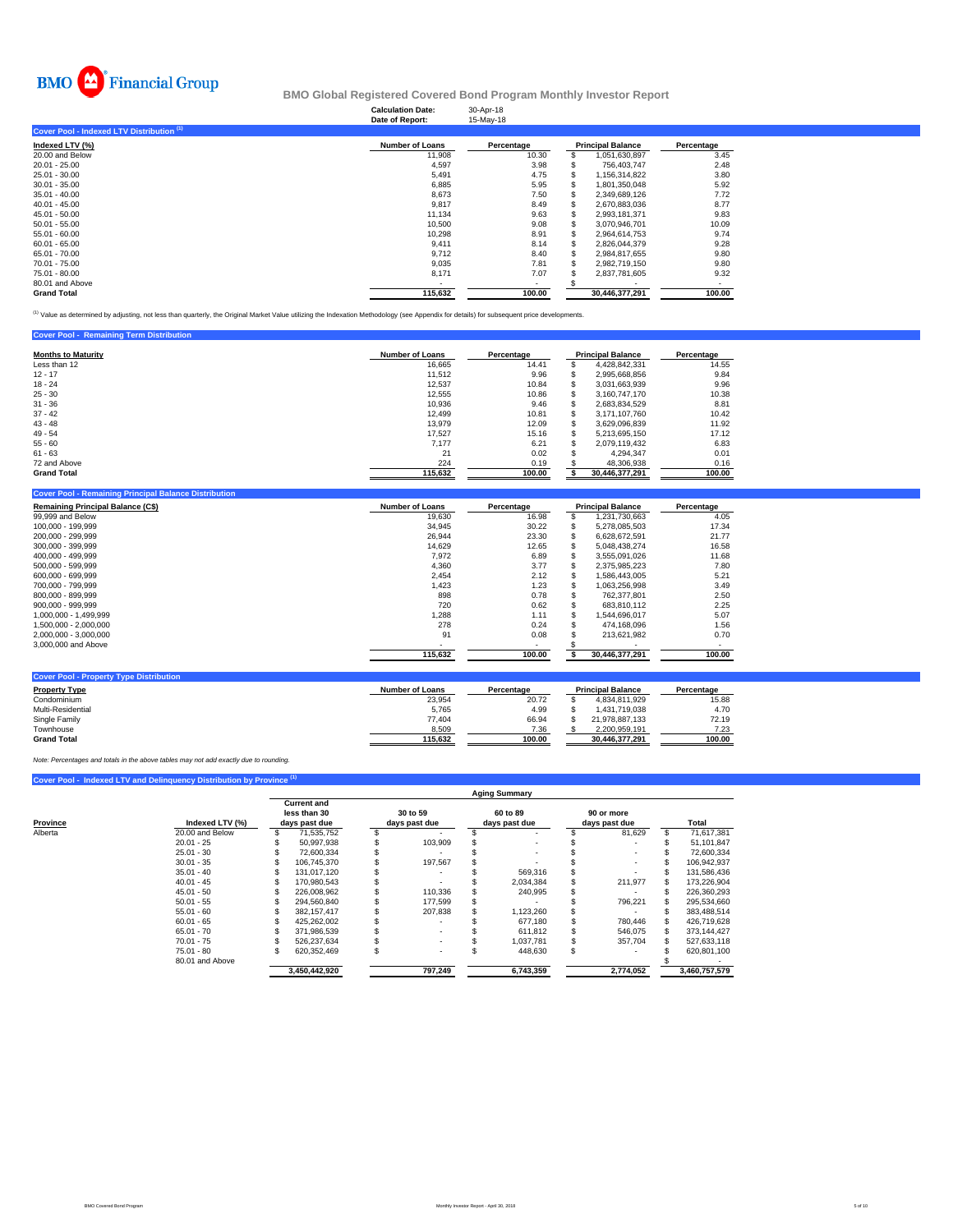

**Calculation Date:** 30-Apr-18 **Date of Report:** 15-May-18

**Aging Summary**

|                         |                 | <b>Current and</b> |          |               |                   |                      |    |               |                |               |
|-------------------------|-----------------|--------------------|----------|---------------|-------------------|----------------------|----|---------------|----------------|---------------|
|                         |                 | less than 30       |          | 30 to 59      |                   | 60 to 89             |    | 90 or more    |                |               |
| Province                | Indexed LTV (%) | days past due      |          | days past due |                   | days past due        |    | days past due |                | Total         |
| <b>British Columbia</b> | 20.00 and Below | \$<br>379,521,246  | \$       | 118,182       | \$                | 471,651              | \$ | 329,379       | \$             | 380,440,457   |
|                         | $20.01 - 25$    | \$<br>269,275,412  | \$       |               | \$                | 128,909              | \$ |               | \$             | 269,404,321   |
|                         | $25.01 - 30$    | \$<br>464,425,855  | \$       |               | $\ddot{\text{s}}$ | 728,736              | \$ |               | \$             | 465,154,591   |
|                         | $30.01 - 35$    | \$<br>805,021,166  | \$       | 152,000       | \$                | 2,831,015            | \$ | 2,607,349     | \$             | 810,611,530   |
|                         | $35.01 - 40$    | \$<br>764,205,759  | \$       |               | \$                | 477,497              | \$ | 962,567       | \$             | 765,645,823   |
|                         | $40.01 - 45$    | \$<br>617,086,840  | \$       | 235,317       | \$                | 370,905              | \$ | 822,293       | \$             | 618,515,355   |
|                         | $45.01 - 50$    | \$<br>487,854,713  | \$       |               | \$                | 366,150              | \$ | 507,426       | \$             | 488,728,289   |
|                         | $50.01 - 55$    | \$<br>510,493,988  | \$       | 185,425       | \$                | 1,012,418            | \$ |               | \$             | 511,691,831   |
|                         | $55.01 - 60$    | \$<br>351,287,987  | \$       |               | \$                | 462,591              | \$ | 779,652       | \$             | 352,530,229   |
|                         | $60.01 - 65$    | \$<br>329,875,158  | \$       |               | \$                |                      | \$ |               | \$             | 329,875,158   |
|                         | $65.01 - 70$    | \$                 | \$       |               | \$                |                      | S  |               | \$             |               |
|                         |                 | 416,889,046        |          |               |                   |                      |    |               |                | 416,889,046   |
|                         | $70.01 - 75$    | \$<br>259,615,515  | \$       |               | \$                |                      | \$ |               | \$             | 259,615,515   |
|                         | $75.01 - 80$    | \$<br>250,962,647  | \$       |               | \$                |                      | \$ |               | \$             | 250,962,647   |
|                         | 80.01 and Above |                    |          |               |                   |                      |    |               | \$             |               |
|                         |                 | 5,906,515,331      |          | 690,923       |                   | 6,849,872            |    | 6,008,666     |                | 5,920,064,792 |
|                         |                 |                    |          |               |                   |                      |    |               |                |               |
|                         |                 |                    |          |               |                   | <b>Aging Summary</b> |    |               |                |               |
|                         |                 | <b>Current and</b> |          |               |                   |                      |    |               |                |               |
|                         |                 | less than 30       |          | 30 to 59      |                   | 60 to 89             |    | 90 or more    |                |               |
| Province                | Indexed LTV (%) | days past due      |          | days past due |                   | days past due        |    | days past due |                | Total         |
| Manitoba                | 20.00 and Below | \$<br>6,365,083    | \$       |               | \$                |                      | \$ |               | \$             | 6,365,083     |
|                         | $20.01 - 25$    | \$<br>3.994.014    | \$       |               | \$                |                      | \$ |               | \$             | 3,994,014     |
|                         | $25.01 - 30$    | \$<br>5,430,805    | \$       |               | \$                |                      | \$ |               | \$             | 5,430,805     |
|                         | $30.01 - 35$    | \$<br>7,567,285    | \$       |               | \$                |                      | \$ |               | \$             | 7,567,285     |
|                         |                 | \$                 |          |               |                   |                      |    |               |                |               |
|                         | $35.01 - 40$    | 8,935,861          | \$       |               | \$                |                      | \$ |               | \$             | 8,935,861     |
|                         | $40.01 - 45$    | \$<br>10,719,638   | \$       |               | \$                |                      | \$ | 95,570        | $$\mathbb{S}$$ | 10,815,208    |
|                         | $45.01 - 50$    | \$<br>17,498,694   | \$       |               | S                 | 131,907              | \$ |               | \$             | 17,630,601    |
|                         | $50.01 - 55$    | \$<br>23,957,927   | \$       |               | \$                |                      | \$ |               | \$             | 23,957,927    |
|                         | $55.01 - 60$    | \$<br>32,528,474   | \$       |               | \$                |                      | \$ | 196,498       | \$             | 32,724,973    |
|                         | $60.01 - 65$    | \$<br>28,246,866   | \$       |               | \$                |                      | \$ |               | \$             | 28,246,866    |
|                         | $65.01 - 70$    | \$<br>42,027,130   | S        |               | \$                |                      | \$ |               | \$             | 42,027,130    |
|                         | $70.01 - 75$    | \$<br>43,087,083   | \$       | 143,252       | \$                | 182,723              | \$ | 308,063       | \$             | 43,721,120    |
|                         | $75.01 - 80$    | \$<br>51,284,851   | \$       |               | \$                |                      | \$ |               | \$             | 51,284,851    |
|                         | 80.01 and Above |                    |          |               |                   |                      |    |               | \$             |               |
|                         |                 | 281,643,710        |          | 143,252       |                   | 314,629              |    | 600,131       |                | 282,701,722   |
|                         |                 |                    |          |               |                   |                      |    |               |                |               |
|                         |                 |                    |          |               |                   |                      |    |               |                |               |
|                         |                 |                    |          |               |                   |                      |    |               |                |               |
|                         |                 |                    |          |               |                   | <b>Aging Summary</b> |    |               |                |               |
|                         |                 | <b>Current and</b> |          |               |                   |                      |    |               |                |               |
|                         |                 | less than 30       |          | 30 to 59      |                   | 60 to 89             |    | 90 or more    |                |               |
| Province                | Indexed LTV (%) | days past due      |          | days past due |                   | days past due        |    | days past due |                | <b>Total</b>  |
| New Brunswick           | 20.00 and Below | \$<br>6,777,675    | \$.      |               | \$                |                      | \$ |               | \$             | 6,777,675     |
|                         | $20.01 - 25$    | \$<br>3,923,180    | \$       |               | \$                |                      | \$ | 47,182        | \$             | 3,970,361     |
|                         | $25.01 - 30$    | \$<br>5,715,821    | \$       |               | \$                |                      | \$ | 239,704       | \$             | 5,955,524     |
|                         | $30.01 - 35$    | \$<br>6,242,112    | \$       |               | \$                |                      | \$ |               | \$             | 6,242,112     |
|                         | $35.01 - 40$    | \$<br>11,840,460   | \$       |               | \$                |                      | \$ |               | \$             | 11,840,460    |
|                         | $40.01 - 45$    | \$<br>24,634,515   | \$       |               | \$                |                      | \$ | 162,390       | \$             | 24,796,905    |
|                         | $45.01 - 50$    | 30,726,792         |          |               | \$                |                      | \$ | 153,514       |                | 30,880,306    |
|                         | $50.01 - 55$    | \$<br>28,892,520   | \$<br>\$ |               | \$                |                      | \$ |               | \$<br>\$       |               |
|                         | $55.01 - 60$    | \$                 |          |               |                   |                      |    | 198,928       |                | 29,091,448    |
|                         |                 | \$<br>22,166,634   | \$       |               | \$                |                      | \$ |               | \$             | 22,166,634    |
|                         | $60.01 - 65$    | \$<br>21,859,618   | S        |               | \$                |                      | \$ |               | \$             | 21,859,618    |
|                         | $65.01 - 70$    | \$<br>27,261,363   | S        |               | \$                | 358,194              | \$ | 113,844       | \$             | 27,733,400    |
|                         | $70.01 - 75$    | \$<br>21,142,418   | \$       |               | \$                |                      | \$ |               | \$             | 21,142,418    |
|                         | $75.01 - 80$    | \$<br>27,391,196   | \$       |               | \$                |                      | \$ |               | \$             | 27,391,196    |
|                         | 80.01 and Above |                    |          |               |                   |                      |    |               | \$             |               |
|                         |                 | 238,574,303        |          |               |                   | 358,194              |    | 915,561       |                | 239,848,058   |
|                         |                 |                    |          |               |                   |                      |    |               |                |               |
|                         |                 |                    |          |               |                   | <b>Aging Summary</b> |    |               |                |               |
|                         |                 | <b>Current and</b> |          |               |                   |                      |    |               |                |               |
|                         |                 | less than 30       |          | 30 to 59      |                   | 60 to 89             |    | 90 or more    |                |               |
| <b>Province</b>         | Indexed LTV (%) | days past due      |          | days past due |                   | days past due        |    | days past due |                | Total         |
| Newfoundland            | 20.00 and Below | 9,365,890<br>\$    | \$       |               | \$                |                      | \$ |               | \$             | 9,365,890     |
|                         | $20.01 - 25$    | \$<br>6,135,663    | \$       |               | \$                |                      | \$ |               | \$             | 6,135,663     |
|                         | $25.01 - 30$    | \$<br>10,782,487   | \$       |               | \$                |                      | \$ | 67,073        | \$             | 10,849,560    |
|                         | $30.01 - 35$    | 13,926,108         | \$       |               | \$                |                      | \$ | 96,395        | \$             | 14,022,503    |
|                         |                 | \$                 |          |               |                   |                      |    |               |                |               |
|                         | $35.01 - 40$    | \$<br>20,951,888   | \$       |               | \$                |                      | \$ | 89,679        | \$             | 21,041,566    |
|                         | $40.01 - 45$    | \$<br>43,558,590   | \$       |               | \$                |                      | \$ | 99,000        | \$             | 43,657,590    |
|                         | $45.01 - 50$    | \$<br>82,835,929   | \$       | 215,638       | \$                | 576,740              | \$ | 1,351,289     | \$             | 84,979,595    |
|                         | $50.01 - 55$    | \$<br>76,995,849   | \$       | 55,346        | \$                | 357,826              | \$ | 807,414       | \$             | 78,216,434    |
|                         | $55.01 - 60$    | \$<br>63,269,252   | S        |               | \$                | 183,190              | \$ |               | \$             | 63,452,442    |
|                         | $60.01 - 65$    | \$<br>51,717,627   | S        |               | \$                |                      | \$ | 114,125       | \$             | 51,831,752    |
|                         | $65.01 - 70$    | \$<br>49,961,390   | \$       |               | \$                |                      | \$ |               | \$             | 49,961,390    |
|                         | $70.01 - 75$    | \$<br>40,169,500   | \$       |               | \$                |                      | \$ |               | \$             | 40,169,500    |
|                         | $75.01 - 80$    | 44,720,671         | \$.      |               | \$                |                      | \$ |               | \$             | 44,720,671    |
|                         | 80.01 and Above |                    |          |               |                   |                      |    |               |                |               |
|                         |                 | 514,390,843        |          | 270,983       |                   | 1,117,756            |    | 2,624,975     |                | 518,404,557   |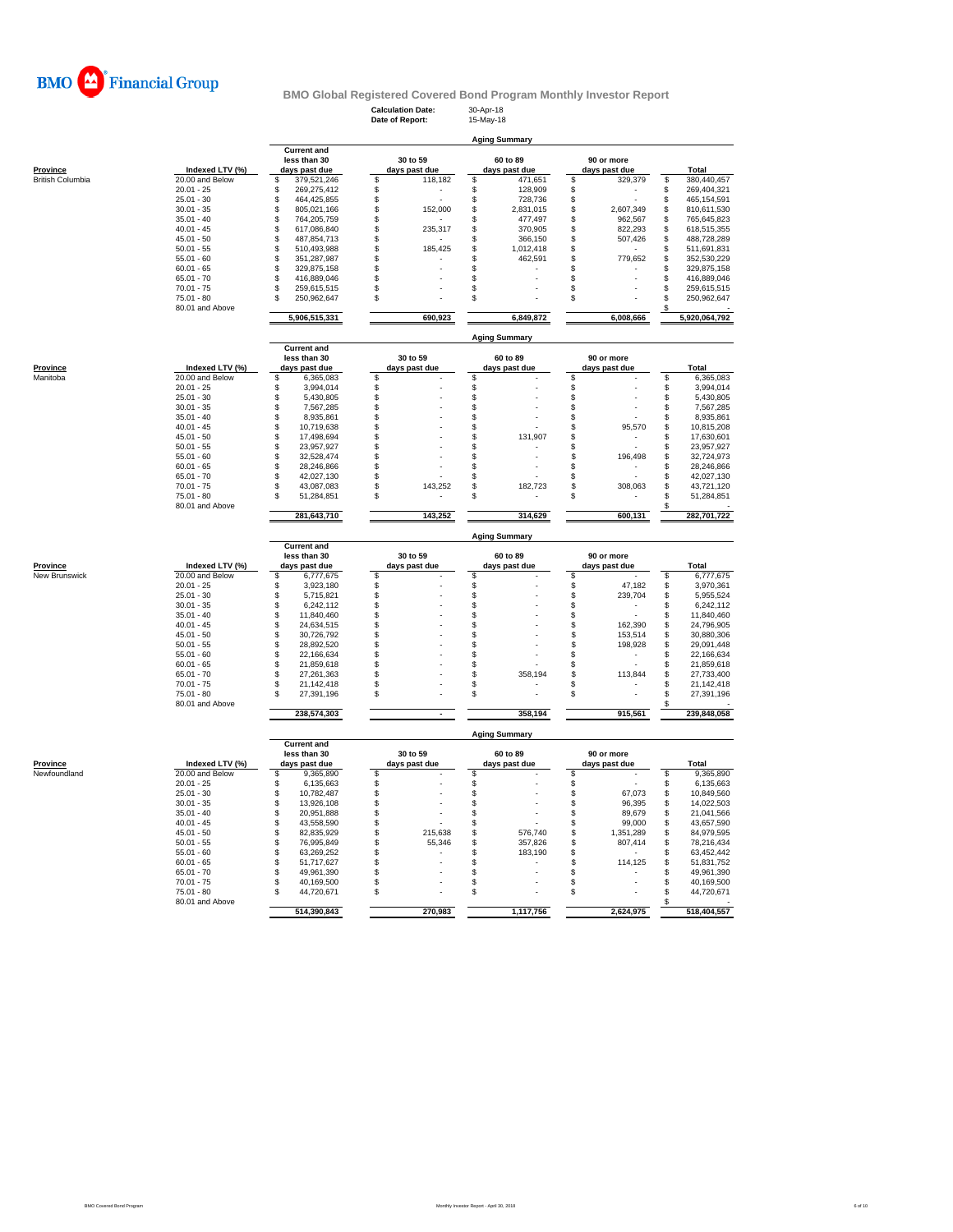

|                                          |                                    |                                    | <b>Calculation Date:</b><br>Date of Report: | 30-Apr-18<br>15-May-18<br><b>Aging Summary</b> |                        |                          |
|------------------------------------------|------------------------------------|------------------------------------|---------------------------------------------|------------------------------------------------|------------------------|--------------------------|
|                                          |                                    | <b>Current and</b><br>less than 30 | 30 to 59                                    | 60 to 89                                       | 90 or more             |                          |
| <b>Province</b><br>Northwest Territories | Indexed LTV (%)<br>20.00 and Below | days past due<br>1,597,186<br>\$   | days past due<br>\$                         | days past due<br>\$                            | days past due<br>\$    | Total<br>\$<br>1,597,186 |
|                                          | $20.01 - 25$                       | \$<br>198,574                      | \$                                          | \$                                             | \$                     | \$<br>198,574            |
|                                          | $25.01 - 30$                       | \$<br>1,422,845                    | \$                                          | \$                                             | \$                     | \$<br>1,422,845          |
|                                          | $30.01 - 35$                       | \$<br>848,551                      | \$                                          | \$                                             | \$                     | \$<br>848,551            |
|                                          | $35.01 - 40$                       | \$<br>2,470,782                    | \$                                          | \$                                             | \$                     | 2,470,782<br>S           |
|                                          | $40.01 - 45$                       | \$<br>3,033,507                    | \$                                          | \$                                             | \$                     | \$<br>3,033,507          |
|                                          | $45.01 - 50$                       | $\ddot{\$}$<br>2,909,278           | \$                                          | S                                              | \$                     | \$<br>2,909,278          |
|                                          | $50.01 - 55$                       | \$<br>2,651,657                    | \$                                          | \$                                             | \$                     | \$<br>2,651,657          |
|                                          | $55.01 - 60$                       | \$<br>595,270                      | \$                                          | \$                                             | \$                     | \$<br>595,270            |
|                                          | $60.01 - 65$                       | \$<br>1,693,604                    | \$                                          | \$                                             | \$                     | \$<br>1,693,604          |
|                                          | $65.01 - 70$                       | \$<br>1,367,659                    | \$                                          | \$                                             | \$                     | \$<br>1,367,659          |
|                                          | $70.01 - 75$                       | \$<br>1,911,697                    | \$                                          | \$                                             | \$                     | \$<br>1,911,697          |
|                                          | $75.01 - 80$                       | \$<br>3,185,789                    | \$                                          | \$                                             | \$                     | \$<br>3,185,789          |
|                                          | 80.01 and Above                    | \$<br>23,886,398<br>\$             | \$<br>\$                                    | \$<br>\$                                       | \$<br>\$               | S<br>23,886,398<br>\$    |
|                                          |                                    |                                    |                                             | <b>Aging Summary</b>                           |                        |                          |
|                                          |                                    | <b>Current and</b>                 |                                             |                                                |                        |                          |
|                                          | Indexed LTV (%)                    | less than 30<br>days past due      | 30 to 59                                    | 60 to 89                                       | 90 or more             | Total                    |
| <b>Province</b><br>Nova Scotia           | 20.00 and Below                    | 11,897,740                         | days past due                               | days past due<br>19,531                        | days past due<br>5,333 | 11,922,603<br>\$         |
|                                          | $20.01 - 25$                       | \$<br>\$<br>8,414,069              | \$<br>\$                                    | \$<br>\$                                       | \$<br>\$<br>24,781     | 8,438,851<br>\$          |
|                                          | $25.01 - 30$                       | \$<br>10,814,599                   | \$                                          | \$                                             | \$                     | 10,814,599<br>S          |
|                                          | $30.01 - 35$                       | \$<br>15,248,686                   | \$                                          | \$<br>91,439                                   | 37,202<br>\$           | \$<br>15,377,327         |
|                                          | $35.01 - 40$                       | \$<br>19,247,714                   | \$                                          | \$                                             | \$                     | \$<br>19,247,714         |
|                                          | $40.01 - 45$                       | \$<br>29,458,773                   | \$                                          | \$                                             | \$<br>522,655          | \$<br>29,981,428         |
|                                          | $45.01 - 50$                       | \$<br>48,510,004                   | \$                                          | \$<br>262,625                                  | \$<br>114,750          | \$<br>48,887,379         |
|                                          | $50.01 - 55$                       | \$<br>52,640,698                   | \$                                          | \$<br>426,455                                  | \$<br>212,676          | \$<br>53,279,829         |
|                                          | $55.01 - 60$                       | \$<br>70,346,889                   | \$                                          | \$<br>386,351                                  | \$                     | \$<br>70,733,240         |
|                                          | $60.01 - 65$                       | \$<br>79,902,652                   | \$                                          | \$                                             | \$<br>219,439          | \$<br>80.122.091         |
|                                          | $65.01 - 70$                       | \$<br>113,835,895                  | \$                                          | \$<br>469,097                                  | \$                     | \$<br>114,304,992        |
|                                          | $70.01 - 75$                       | \$<br>94,612,026                   | \$<br>241,458                               | \$                                             | S                      | \$<br>94,853,484         |
|                                          | $75.01 - 80$<br>80.01 and Above    | \$<br>48,144,018                   | \$                                          | \$                                             | \$                     | 48,144,018<br>S          |
|                                          |                                    | 603,073,761                        | 241,458                                     | 1,655,498                                      | 1,136,837              | 606,107,554              |
|                                          |                                    |                                    |                                             | <b>Aging Summary</b>                           |                        |                          |
|                                          |                                    | <b>Current and</b><br>less than 30 | 30 to 59                                    | 60 to 89                                       | 90 or more             |                          |
| Province                                 | Indexed LTV (%)                    | days past due                      | days past due                               | days past due                                  | days past due          | <b>Total</b>             |
| Nunavut                                  | 20.00 and Below                    | \$                                 | \$                                          | \$                                             | \$                     | S                        |
|                                          | $20.01 - 25$<br>$25.01 - 30$       | \$<br>\$                           | \$<br>\$                                    | \$<br>\$                                       | \$<br>\$               | \$<br>\$                 |
|                                          | $30.01 - 35$                       | \$                                 | \$                                          | \$                                             | \$                     | \$                       |
|                                          | $35.01 - 40$                       | \$                                 | \$                                          | \$                                             | \$                     | \$                       |
|                                          | $40.01 - 45$                       | \$                                 | \$                                          | \$                                             | \$                     | \$                       |
|                                          | $45.01 - 50$                       | \$                                 | \$                                          | \$                                             | \$                     | \$                       |
|                                          | $50.01 - 55$                       | \$                                 | \$                                          | \$                                             | \$                     | s                        |
|                                          | $55.01 - 60$                       | \$                                 | \$                                          | S                                              | S                      | \$                       |
|                                          | $60.01 - 65$                       | \$                                 | \$                                          | \$                                             | \$                     | s                        |
|                                          | $65.01 - 70$                       | \$                                 | \$                                          | S                                              | \$                     | \$                       |
|                                          | $70.01 - 75$                       | \$                                 | \$                                          | \$                                             | \$                     | \$                       |
|                                          | $75.01 - 80$                       | \$                                 | \$                                          | \$                                             | \$                     | s                        |
|                                          | 80.01 and Above                    | \$<br>\$                           | S                                           | S                                              | S<br>\$                | \$<br>\$                 |
|                                          |                                    |                                    | \$                                          | \$                                             |                        |                          |
|                                          |                                    | <b>Current and</b>                 |                                             | <b>Aging Summary</b>                           |                        |                          |
|                                          |                                    | less than 30                       | 30 to 59                                    | 60 to 89                                       | 90 or more             |                          |
| <b>Province</b>                          | Indexed LTV (%)                    | days past due                      | days past due                               | days past due                                  | days past due          | Total                    |
| Ontario                                  | 20.00 and Below                    | 469,559,471<br>\$                  | \$                                          | \$<br>803,525                                  | \$<br>506,552          | \$<br>470,869,548        |
|                                          | $20.01 - 25$                       | \$<br>343,352,952                  | \$<br>48,037                                | \$<br>537,462                                  | \$<br>155,240          | 344,093,691<br>\$        |
|                                          | $25.01 - 30$                       | \$<br>498,674,691                  | \$                                          | \$<br>780,549                                  | 383,530<br>\$          | \$<br>499,838,770        |
|                                          | $30.01 - 35$                       | \$<br>724,482,928                  | \$<br>135,591                               | \$<br>360,061                                  | \$<br>115,661          | \$<br>725,094,240        |
|                                          | $35.01 - 40$                       | \$<br>1,221,889,378                | \$                                          | \$<br>1,818,081                                | \$<br>66,972           | 1,223,774,432<br>S       |
|                                          | $40.01 - 45$                       | \$<br>1,508,798,139                | \$<br>395,219                               | \$<br>2,019,721                                | \$<br>837,201          | 1,512,050,280<br>\$      |
|                                          | $45.01 - 50$                       | \$<br>1,706,681,207                | \$<br>475,438                               | \$<br>1,988,391                                | \$<br>1,197,172        | 1,710,342,208<br>\$      |
|                                          | $50.01 - 55$                       | \$<br>1,640,117,520                | \$<br>166,551                               | \$<br>2,072,785                                | 655,362<br>\$          | S<br>1,643,012,217       |
|                                          |                                    | \$<br>1,495,653,501                | \$<br>289,083                               | \$<br>1,085,068                                | \$<br>505,572          | 1,497,533,224<br>\$      |
|                                          | $55.01 - 60$                       |                                    |                                             |                                                |                        |                          |
|                                          | $60.01 - 65$                       | \$<br>1,324,846,765                | \$<br>1,803,208                             | \$<br>1,422,130                                | \$<br>350,059          | 1,328,422,162<br>S       |
|                                          | $65.01 - 70$                       | \$<br>1,333,615,827                | \$<br>126,300                               | \$<br>262,678                                  | \$                     | 1,334,004,805<br>S       |
|                                          | $70.01 - 75$                       | \$<br>1,356,477,094                | \$<br>281,383                               | S<br>662,845                                   | \$<br>77,576           | 1,357,498,898<br>S       |
|                                          | $75.01 - 80$                       | \$<br>1,344,568,737                | \$                                          | \$                                             | \$                     | \$<br>1,344,568,737      |
|                                          | 80.01 and Above                    | 14,968,718,210                     | 3,720,809                                   | 13,813,295                                     | 4,850,897              | £<br>14,991,103,211      |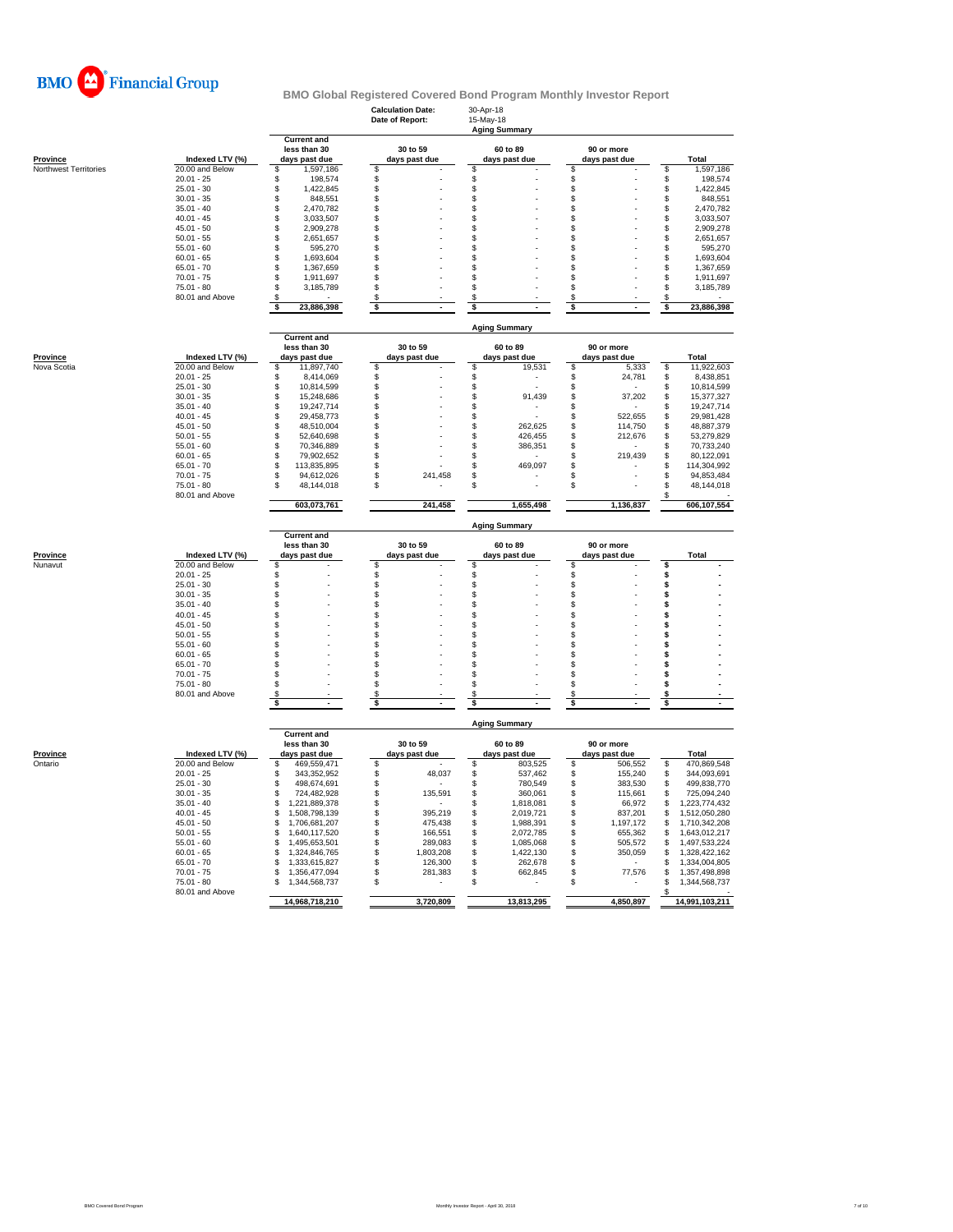

|                      |                                 |                                                     | <b>Calculation Date:</b><br>Date of Report: | 30-Apr-18<br>15-May-18<br><b>Aging Summary</b> |                                    |                                      |
|----------------------|---------------------------------|-----------------------------------------------------|---------------------------------------------|------------------------------------------------|------------------------------------|--------------------------------------|
| <b>Province</b>      | Indexed LTV (%)                 | <b>Current and</b><br>less than 30<br>days past due | 30 to 59<br>days past due                   | 60 to 89<br>days past due                      | 90 or more<br>days past due        | Total                                |
| Prince Edward Island | 20.00 and Below                 | \$<br>1,875,743                                     | s                                           | S                                              | \$<br>12,080                       | S<br>1,887,823                       |
|                      | $20.01 - 25$                    | \$<br>1,271,888                                     | \$                                          | \$                                             | \$                                 | \$<br>1,271,888                      |
|                      | $25.01 - 30$                    | $$\mathbb{S}$$<br>1,398,218                         | $\mathsf{\$}$                               | \$                                             | \$                                 | \$<br>1,398,218                      |
|                      | $30.01 - 35$                    | \$<br>3,563,485                                     | \$                                          | \$                                             | \$                                 | \$<br>3,563,485                      |
|                      | $35.01 - 40$                    | \$<br>4,261,651                                     | \$                                          | \$                                             | \$                                 | \$<br>4,261,651                      |
|                      | $40.01 - 45$                    | 8,043,644<br>\$                                     | \$                                          | \$                                             | \$                                 | \$<br>8,043,644                      |
|                      | $45.01 - 50$                    | \$<br>8,943,616                                     | \$                                          | \$                                             | S                                  | \$<br>8,943,616                      |
|                      | $50.01 - 55$                    | \$<br>7,035,288                                     | \$                                          | \$                                             | \$                                 | \$<br>7,035,288                      |
|                      | $55.01 - 60$                    | \$<br>6,326,431                                     | \$                                          | \$                                             | \$                                 | \$<br>6,326,431                      |
|                      | $60.01 - 65$                    | \$<br>9,715,746                                     | \$                                          | \$                                             | \$                                 | \$<br>9,715,746                      |
|                      | $65.01 - 70$                    | \$<br>9,376,184<br>\$                               | S<br>\$                                     | \$<br>\$                                       | \$<br>\$                           | \$<br>9,376,184                      |
|                      | $70.01 - 75$<br>$75.01 - 80$    | 7,859,032<br>\$                                     | \$                                          | \$                                             | \$                                 | \$<br>7,859,032<br>\$                |
|                      | 80.01 and Above                 | 11,797,506                                          |                                             |                                                |                                    | 11,797,506<br>\$                     |
|                      |                                 | 81,468,432                                          |                                             |                                                | 12,080                             | 81,480,511                           |
|                      |                                 | <b>Current and</b>                                  |                                             | <b>Aging Summary</b>                           |                                    |                                      |
|                      |                                 | less than 30                                        | 30 to 59                                    | 60 to 89                                       | 90 or more                         |                                      |
| <b>Province</b>      | Indexed LTV (%)                 | days past due                                       | days past due                               | days past due                                  | days past due                      | Total                                |
| Quebec               | 20.00 and Below                 | \$<br>78.939.684                                    | \$                                          | \$<br>42,745                                   | \$<br>112,015                      | \$<br>79,094,443                     |
|                      | $20.01 - 25$                    | \$<br>54,794,197                                    | \$                                          | \$                                             | \$<br>200,622                      | 54,994,819<br>\$                     |
|                      | $25.01 - 30$                    | \$<br>70,310,489                                    | 71,546<br>\$                                | \$<br>78,961                                   | \$<br>172,214                      | \$<br>70,633,210                     |
|                      | $30.01 - 35$                    | 94.211.252<br>\$                                    | \$                                          | \$<br>473.970                                  | 240.408<br>\$                      | \$<br>94.925.630                     |
|                      | $35.01 - 40$                    | \$<br>128,955,617                                   | \$                                          | \$<br>244,641                                  | \$<br>200,172                      | \$<br>129,400,429                    |
|                      | $40.01 - 45$                    | \$<br>181,225,663                                   | \$                                          | \$<br>679,791                                  | \$<br>195,657                      | \$<br>182,101,111                    |
|                      | $45.01 - 50$                    | \$<br>299.336.609                                   | \$<br>511,967                               | \$<br>968,918                                  | \$<br>1,746,097                    | \$<br>302,563,591                    |
|                      | $50.01 - 55$                    | \$<br>373,329,157                                   | \$<br>139,975                               | \$<br>712,872                                  | \$<br>940,799                      | \$<br>375,122,803                    |
|                      | $55.01 - 60$                    | 478,045,053<br>\$                                   | \$<br>282,011                               | \$<br>1,886,899                                | 2,144,535<br>\$                    | \$<br>482,358,498                    |
|                      | $60.01 - 65$                    | 496,126,161<br>\$                                   | \$<br>462.408                               | \$<br>3,658,637                                | 637,775<br>\$                      | 500.884.982<br>\$                    |
|                      | $65.01 - 70$                    | 571,357,585<br>\$                                   | \$<br>264,863                               | \$<br>2,090,480                                | 1,125,133<br>\$                    | \$<br>574,838,061                    |
|                      | $70.01 - 75$                    | \$<br>595,279,907                                   | \$<br>753,788                               | \$<br>529,321                                  | \$<br>254,126                      | \$<br>596,817,142                    |
|                      | $75.01 - 80$<br>80.01 and Above | 395,196,418<br>۹                                    | \$                                          | S<br>1,349,710                                 | \$<br>473,406                      | \$<br>397,019,534                    |
|                      |                                 | 3,817,107,792                                       | 2,486,557                                   | 12,716,945                                     | 8,442,959                          | 3,840,754,253                        |
|                      |                                 | <b>Current and</b>                                  |                                             | <b>Aging Summary</b>                           |                                    |                                      |
|                      |                                 | less than 30                                        | 30 to 59                                    | 60 to 89                                       | 90 or more                         |                                      |
| Province             | Indexed LTV (%)                 | days past due                                       | days past due                               | days past due                                  | days past due                      | <b>Total</b>                         |
| Saskatchewan         | 20.00 and Below                 | \$<br>10,800,061                                    | <sup>\$</sup>                               | \$                                             | \$<br>56,758                       | \$<br>10,856,819                     |
|                      | $20.01 - 25$                    | 10,854,968<br>\$                                    | \$                                          | \$                                             | \$<br>٠                            | \$<br>10.854.968                     |
|                      | $25.01 - 30$                    | \$<br>11,032,128                                    | \$                                          | \$                                             | \$                                 | \$<br>11,032,128                     |
|                      | $30.01 - 35$                    | \$<br>13,537,683                                    | \$                                          | \$<br>90,413                                   | \$<br>137,258                      | \$<br>13,765,354                     |
|                      | $35.01 - 40$                    | \$<br>29,631,841                                    | \$                                          | S<br>193.350                                   | \$                                 | \$<br>29,825,191                     |
|                      | $40.01 - 45$                    | \$<br>61,318,804                                    | \$                                          | \$<br>456,811                                  | \$                                 | \$<br>61,775,615                     |
|                      | $45.01 - 50$<br>$50.01 - 55$    | \$<br>67,706,219                                    | \$                                          | \$                                             | \$<br>114,516                      | \$<br>67,820,735                     |
|                      |                                 | 49,588,524<br>\$                                    | \$                                          | \$                                             | 125,679<br>\$                      | \$<br>49,714,203                     |
|                      | $55.01 - 60$<br>$60.01 - 65$    | 48,979,095<br>\$<br>\$<br>43,818,254                | \$<br>\$                                    | \$<br>371,548<br>\$                            | 1,027,531<br>\$<br>\$<br>1,262,276 | \$<br>50,378,174<br>\$<br>45,080,530 |
|                      | $65.01 - 70$                    | \$<br>40,394,211                                    | \$                                          | \$                                             | \$                                 | \$<br>40,394,211                     |
|                      | $70.01 - 75$                    | \$<br>29,360,849                                    | \$                                          | \$<br>297,657                                  | \$                                 | \$<br>29,658,506                     |
|                      | $75.01 - 80$                    | £.<br>36,936,619                                    | \$                                          | \$                                             | \$                                 | \$<br>36,936,619                     |
|                      | 80.01 and Above                 | 453,959,255                                         | $\blacksquare$                              | 1,409,779                                      | 2,724,017                          | \$<br>458,093,051                    |
|                      |                                 |                                                     |                                             | <b>Aging Summary</b>                           |                                    |                                      |
|                      |                                 | <b>Current and</b><br>less than 30                  | 30 to 59                                    | 60 to 89                                       | 90 or more                         |                                      |
| <b>Province</b>      | Indexed LTV (%)                 | days past due                                       | days past due                               | days past due                                  | days past due                      | Total                                |
| Yukon Territories    | 20.00 and Below                 | 835,989<br>\$                                       | \$                                          | \$                                             | \$                                 | 835,989<br>\$                        |
|                      | $20.01 - 25$                    | \$<br>1,944,749                                     | \$                                          | \$                                             | \$                                 | \$<br>1,944,749                      |
|                      | $25.01 - 30$                    | \$<br>1,184,238                                     | $\mathsf{\$}$                               | \$                                             | \$                                 | \$<br>1,184,238                      |
|                      | $30.01 - 35$                    | 2,389,094<br>\$                                     | \$                                          | \$                                             | \$                                 | \$<br>2,389,094                      |
|                      | $35.01 - 40$                    | \$<br>1,658,782                                     | \$                                          | \$                                             | \$                                 | \$<br>1,658,782                      |
|                      | $40.01 - 45$                    | \$<br>2,885,489                                     | \$                                          | \$                                             | \$                                 | \$<br>2,885,489                      |
|                      | $45.01 - 50$                    | \$<br>3,135,481                                     | \$                                          | \$                                             | \$                                 | \$<br>3,135,481                      |
|                      | $50.01 - 55$                    | \$<br>1,638,405                                     | \$                                          | \$                                             | \$                                 | \$<br>1,638,405                      |
|                      | $55.01 - 60$                    | \$<br>2,327,125                                     | \$                                          | \$                                             | \$                                 | \$<br>2,327,125                      |
|                      | $60.01 - 65$                    | \$<br>1,592,242                                     | \$                                          | \$                                             | \$                                 | \$<br>1,592,242                      |
|                      | $65.01 - 70$                    | 776,351<br>\$.                                      | \$                                          | \$                                             | \$                                 | \$<br>776,351                        |
|                      | $70.01 - 75$                    | 1,838,721<br>\$                                     | \$                                          | \$                                             | \$                                 | \$<br>1,838,721                      |
|                      | $75.01 - 80$                    | 968,937<br>S                                        | \$                                          | \$                                             | \$                                 | \$<br>968,937                        |
|                      | 80.01 and Above                 | S                                                   | \$                                          | \$                                             | \$                                 | \$                                   |
|                      |                                 | 23,175,604<br>- \$                                  | \$                                          | \$                                             | \$                                 | \$<br>23,175,604                     |

<sup>(1)</sup> Value as determined by adjusting, not less than quarterly, the Original Market Value utilizing the Indexation Methodology (see Appendix for details) for subsequent price developments.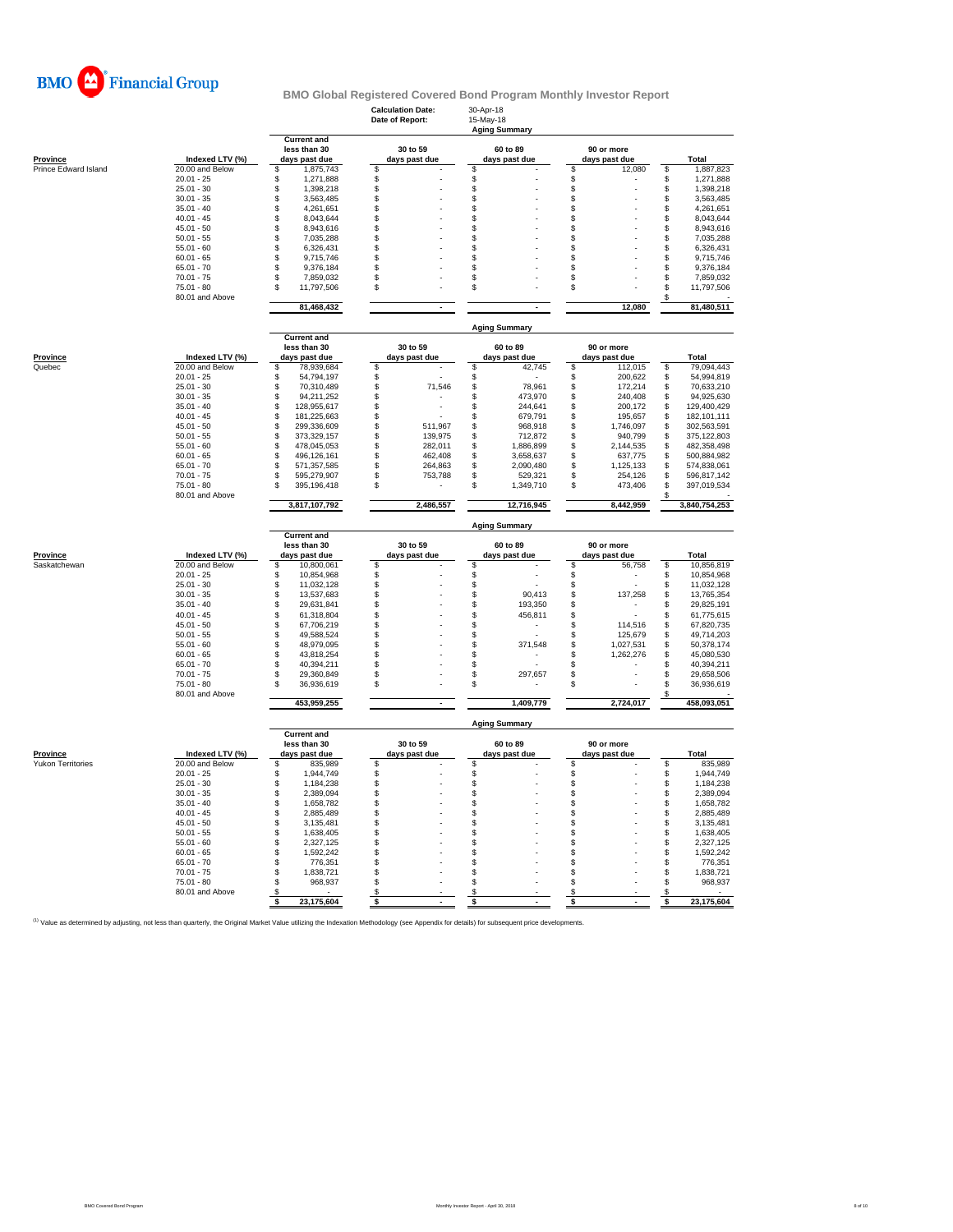

**Calculation Date:** 30-Apr-18 **Date of Report:** 15-May-18

**Cover Pool - Current LTV Distribution by Credit Score (1)**

|                 |                          |  |             |  |             |  | <b>Credit Scores</b> |  |               |  |               |      |                |       |                |
|-----------------|--------------------------|--|-------------|--|-------------|--|----------------------|--|---------------|--|---------------|------|----------------|-------|----------------|
| Indexed LTV (%) | <b>Score Unavailable</b> |  | <600        |  | $600 - 650$ |  | 651 - 700            |  | 701 - 750     |  | 751 - 800     | >800 |                | Total |                |
| 20.00 and Below | 18.064.332               |  | 10.867.036  |  | 18.895.907  |  | 44.134.064           |  | 112.237.244   |  | 155.592.524   |      | 691.839.790    |       | 1.051.630.897  |
| $20.01 - 25$    | 14.442.180               |  | 7.071.292   |  | 15.079.776  |  | 50.939.945           |  | 78.985.320    |  | 122.298.850   |      | 467.586.386    |       | 756.403.747    |
| $25.01 - 30$    | 10,808,398               |  | 10.869.501  |  | 23.142.393  |  | 66.390.153           |  | 159.500.275   |  | 207.483.824   |      | 678.120.277    |       | 1,156,314,822  |
| $30.01 - 35$    | 11.298.598               |  | 22.566.516  |  | 46.336.788  |  | 137.264.858          |  | 261.799.813   |  | 361.716.033   |      | 960.367.441    |       | 1.801.350.048  |
| $35.01 - 40$    | 13.790.191               |  | 25.512.060  |  | 67.355.881  |  | 163.293.360          |  | 330.812.043   |  | 508.607.156   |      | 1.240.318.436  |       | 2,349,689,126  |
| $40.01 - 45$    | 7.982.393                |  | 40.569.909  |  | 88.824.951  |  | 209.382.352          |  | 407.028.078   |  | 572,091,395   |      | 1.345.003.958  |       | 2.670.883.036  |
| $45.01 - 50$    | 6.101.383                |  | 56.557.649  |  | 115.072.770 |  | 246.069.298          |  | 458.090.983   |  | 664.741.636   |      | 1.446.547.652  |       | 2.993.181.371  |
| $50.01 - 55$    | 12.189.544               |  | 44.364.095  |  | 102.012.899 |  | 255.744.727          |  | 517,395,874   |  | 663.991.757   |      | 1.475.247.806  |       | 3,070,946,701  |
| $55.01 - 60$    | 13.264.046               |  | 54.021.510  |  | 103.265.828 |  | 258.486.903          |  | 478.620.950   |  | 607.212.705   |      | 1.449.742.811  |       | 2,964,614,753  |
| $60.01 - 65$    | 26.805.881               |  | 46.179.735  |  | 102.456.982 |  | 266.925.781          |  | 460.936.006   |  | 578.317.898   |      | 1.344.422.096  |       | 2.826.044.379  |
| $65.01 - 70$    | 36.040.976               |  | 46.253.274  |  | 107.047.144 |  | 299.043.465          |  | 475.666.269   |  | 611.205.847   |      | 1.409.560.681  |       | 2.984.817.655  |
| $70.01 - 75$    | 15.947.495               |  | 30.803.244  |  | 87.593.901  |  | 304.572.930          |  | 547.654.548   |  | 640.499.154   |      | 1.355.647.880  |       | 2.982.719.150  |
| $75.01 - 80$    | 1.204.807                |  | 10.791.598  |  | 44.445.363  |  | 218.325.995          |  | 518.412.358   |  | 678,053,874   |      | 1,366,547,610  |       | 2,837,781,605  |
| 80.01 and Above |                          |  |             |  |             |  |                      |  |               |  |               |      |                |       |                |
|                 | 187,940,222              |  | 406,427,419 |  | 921,530,583 |  | 2,520,573,830        |  | 4,807,139,761 |  | 6,371,812,652 |      | 15,230,952,824 |       | 30,446,377,291 |

<sup>(1)</sup> Value as determined by adjusting, not less than quarterly, the Original Market Value utilizing the Indexation Methodology (see Appendix for details) for subsequent price developments.